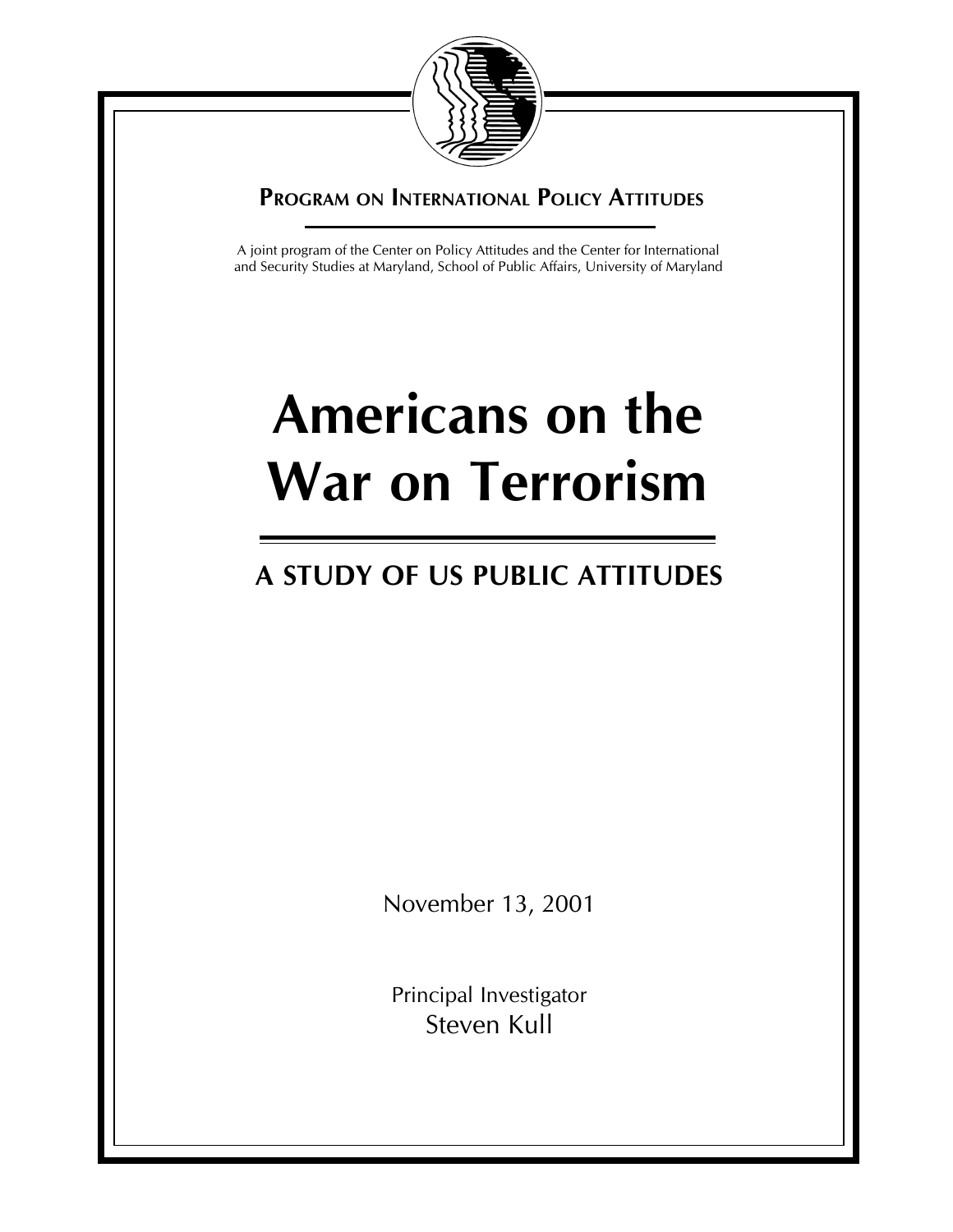## Board of Advisors

I.M. Destler University of Maryland

Gloria Duffy Commonwealth Club

Bill Frenzel Brookings Institution

Alexander George Stanford University

Alan Kay Americans Talk Issues Foundation

Catherine Kelleher Aspen Institute

Anthony Lake Georgetown University

Benjamin Page Northwestern University

Robert Shapiro Columbia University

Fred Steeper Market Strategies

Daniel Yankelovich Public Agenda Foundation The Program on International Policy Attitudes (PIPA) is a joint program of the Center for International and Security Studies at Maryland and the Center on Policy Attitudes. PIPA undertakes research on American attitudes in both the public and in the policymaking community toward a variety of international and foreign policy issues. It seeks to disseminate its findings to members of government, the press, and the public as well as academia.

The Center for International and Security Studies at Maryland (CISSM), at the University of Maryland's School for Public Affairs, pursues policyoriented scholarship on major issues facing the United States in the global arena. Using its research, forums, and publications, CISSM links the University and the policy community to improve communication between scholars and practitioners.

The Center on Policy Attitudes (COPA) is an independent non-profit organization of social science researchers devoted to increasing understanding of public and elite attitudes shaping contemporary public policy. Using innovative research methods, COPA seeeks not only to examine overt policy opinions or positions, but to reveal the underlying values, assumptions, and feelings that sustain opinions.

# Acknowledgments

Steven Kull, Clay Ramsay, Phil Warf and Monica Wolford designed the questionnaire and wrote the analysis.

I.M. Destler, Alan Kay, Robert Shapiro, William Durch and Steven Dimoff contributed to the development of the questionnaire.

Trent Perrotto, Monika Kachinskiene, Roman Gershkovich and Batsuuri Haltar contributed to the production of the report.

Communication Center, Inc., carried out the telephone interviewing. Scientific Telephone Samples supplied the random-digit sample.

The search of existing poll data was done with the aid of the Roper POLL database.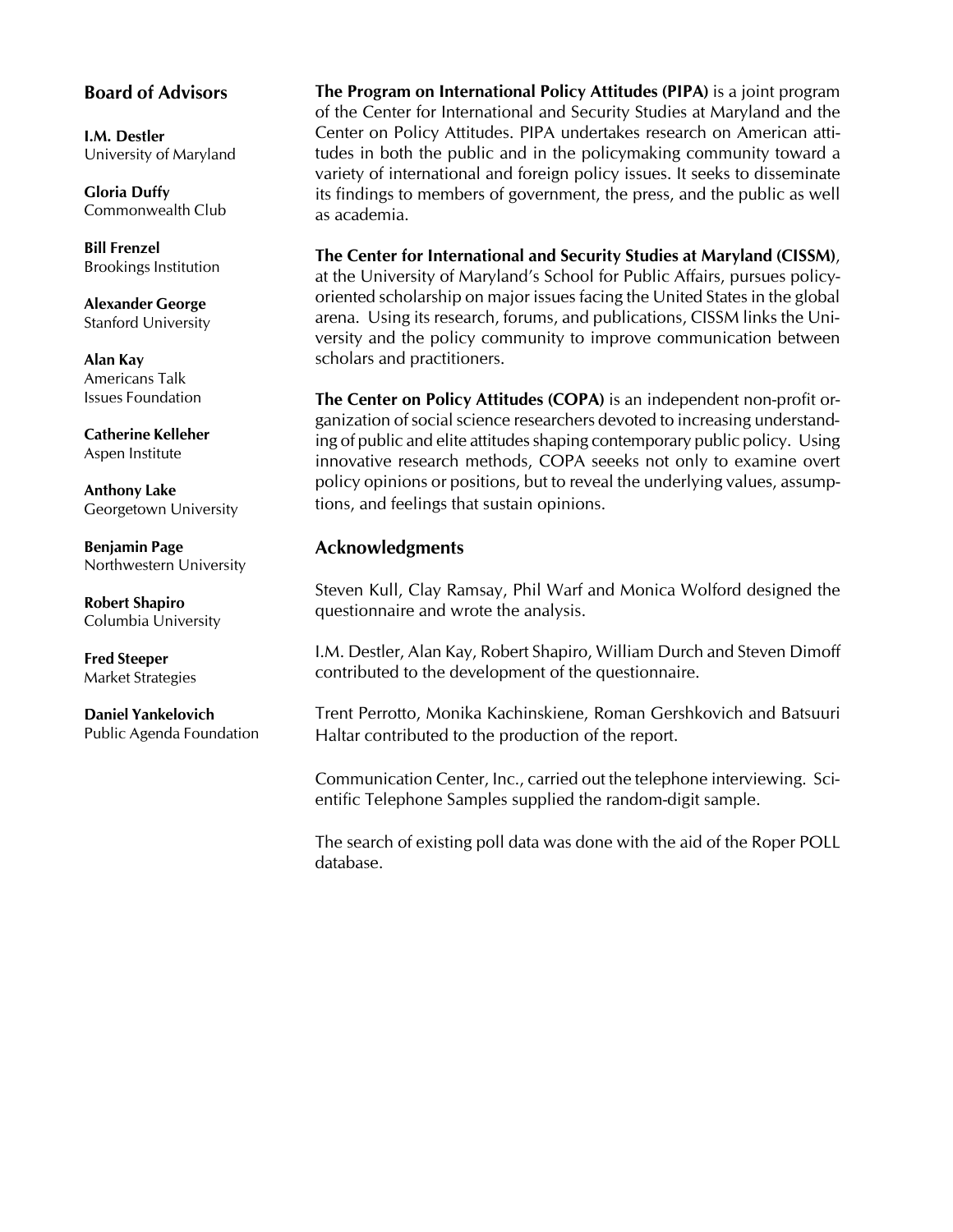# **Overview**

The September  $11<sup>th</sup>$  attacks had an extraordinary effect on the American public. Nearly all Americans followed the story closely, and most reported having wept about it. Overwhelming majorities closed ranks behind the President and supported his call for a war on terrorism, including the option of using military force. In subsequent weeks, including after the onset of military strikes against the Taliban government, support persisted.

Nonetheless, there are numerous questions about public attitudes on the war on terrorism that remain unanswered. These questions include:

• whether the public supports the administration's current reluctance to include other countries in the military operation in Afghanistan, despite the offers of numerous countries to participate. Administration representatives have explained this reluctance as based on its resistance to having to make joint decisions with these other countries over the conduct of the war.

• how the public feels about engaging in a broader war on terrorism, beyond targeting those who were behind the September 11 attacks.

• in the event that bin Laden is captured, where Americans would like to see him tried; in a federal court in New York or in an International Criminal Tribunal.

• whether in light of the dramatic costs, Americans might have greater reservations about US international engagement, or if recent events have galvanized a greater resolve to be engaged.

• how Americans would feel about the possibility of invading Iraq, as some government officials reportedly have been advocating, and if so, whether Americans would support doing so concurrent with the war in Afghanistan or without the support and participation of allies.

• whether Americans are having second thoughts about US Israel-Palestinian policy, given that it appears to be a focus of concern for terrorists; how they feel about President Bush's newly announced support for a Palestinian state, as well as other proposals for the region; and what kind of role they would like to see the US play in the Middle East.

• what kind of role they would like to see the UN play in the war on terrorism, given the public's general support for the UN, as well as the potential for feeling that the UN could become too powerful.

• how Americans feel about non-military approaches to addressing terrorism, such as efforts to build goodwill toward the US through humanitarian and development assistance.

• whether Americans feel that there is a fundamental and inevitable clash of cultures between Islam and the West.

To address these questions, PIPA undertook a study that included a comprehensive review of existing polling data from other organizations (this can be found at www.americans-world.org); focus groups in Frederick, Maryland, and Raleigh, North Carolina; and a nationwide poll of 602 randomly selected American adults (margin of error: plus or minus  $4\%$ ).

# **Findings**

#### Overwhelming Support for More Multilateralism in War on Terrorism

An overwhelming majority supports taking military action against the perpetrators of the September 11<sup>th</sup> attack. However, contrary to current US policy, a very strong majority favors including other countries' forces in the current action in Afghanistan, even though the US would be constrained by the need to make joint decisions. A near-unanimous majority feels that it is important for the war on terrorism to be seen as an international effort, not just a US effort. A broader war on terrorism (beyond targeting those behind the September  $11<sup>th</sup>$  attacks) does not receive majority support if it is a unilateral effort, while a multilateral effort gets overwhelming support. If bin Laden is captured, a plurality favors having him tried, not in a federal court in New York, but in an International Criminal Tribunal. 1

 As numerous other polls have also found, an overwhelming majority of Americans supports the current military action against the perpetrators of the September  $11<sup>th</sup>$  attack. An extraordinarily high 91% said they favor  $(82%$  strongly) "using American military force against terrorist groups that were behind the September 11 attacks."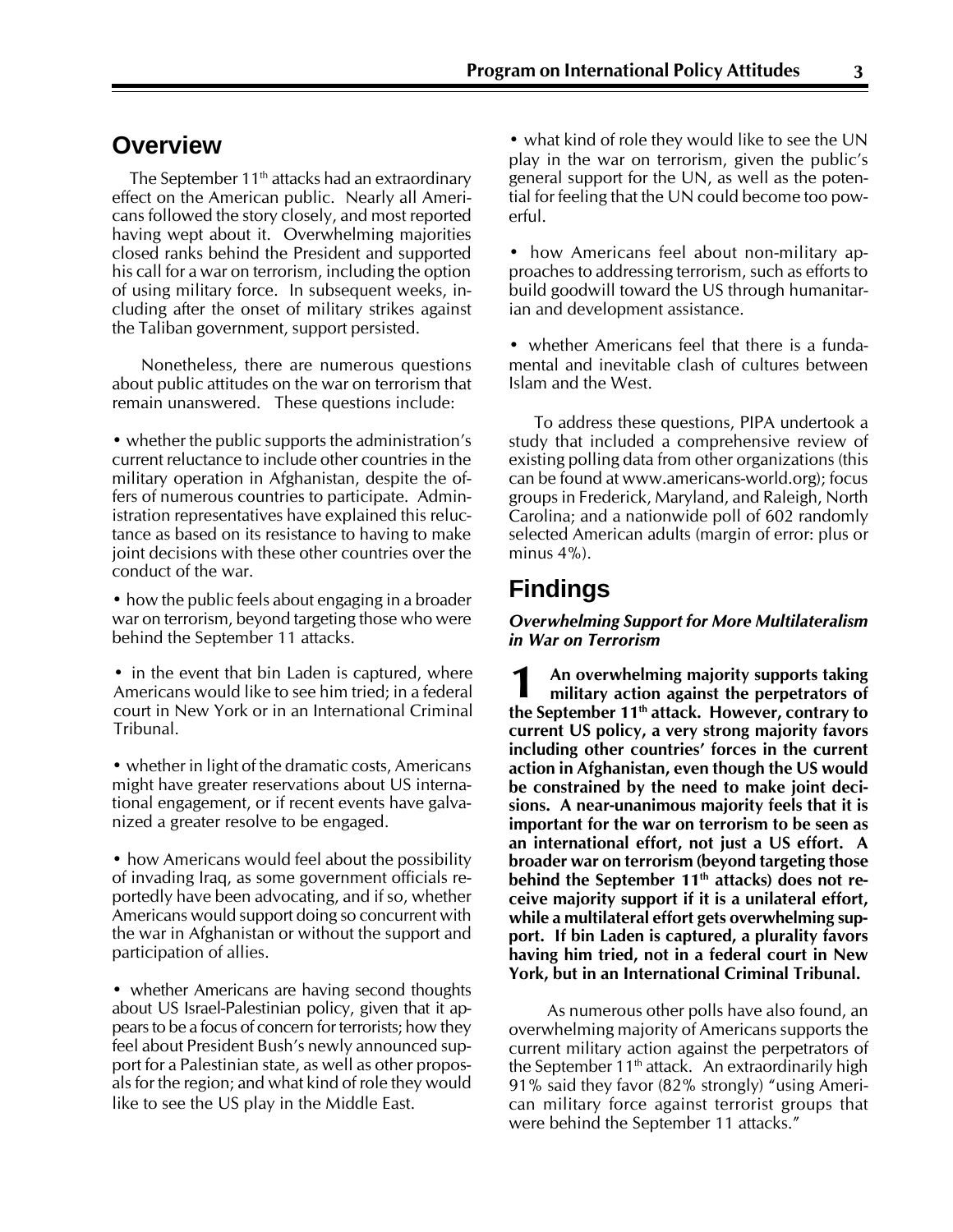However, contrary to current US policy, a very strong majority favors including other countries' forces in the current military action in Afghanistan. Respondents asked which one of two statements was closer to their position. As shown below, by a three-to-one margin respondents chose the one in favor of including other countries.



An overwhelming majority feels that it is important for the war on terrorism to be seen as a multilateral effort. A near-unanimous 95% said that it is important  $(82\%$  very important) "for the war on terrorism to be seen by the world as an effort of many countries working together, not just a US effort."

Based on a series of questions, it appears that solid majority support for a broader war on terrorism—beyond efforts against those behind the September  $11<sup>th</sup>$  attacks—is only possible as part of a multilateral effort, while support for a multilateral broader war would be overwhelming.

Several polls have found that support for a broader war is not overwhelming. In a September 21 CNN/USA Today poll, just  $53\%$  felt "the U.S. should mount a long-term war to defeat global terrorist networks," while 33% favored focusing on "taking military action to punish the specific terrorist groups<sup>"</sup> behind September 11. On October 7 NBC News asked respondents to choose between two statements on what "should be the objective of a campaign against terrorist organizations":

> Statement A--Limiting the campaign to defeating, capturing, or killing Osama bin Laden and his terrorist network.

Statement B-Broadening the campaign to defeating, capturing, or killing members of major international terrorist organizations, even if they were not involved in this specific attack.

NBC found 61% in favor of the broader campaign and 32% for the more limited one.

In the current poll PIPA repeated the NBC question, and found 67% support for the broader option and 28% for the more limited one. However, follow-on questions revealed that this support was potentially weaker or stronger, depending on whether this broader war would be conducted multilaterally.

Those who said they favored the option of a broader campaign were asked, "In this broader campaign, if other countries are not willing to participate in a military action, and the UN does not approve it, do you think the US should or should not take military action on its own?" Only 75% of this group said the US should, thus lowering the percentage in support of the broader campaign to a plurality of 50% ready to support a unilateral effort.

Those who favored a limited campaign, or said they did not know how to answer in the original question, were asked the follow-on question: ìWhat if the broader campaign were limited to military actions conducted together with other countries and with UN approval?" In this case  $69\%$ of this group said they would then support a broader campaign, thus raising the percentage in support of a broader campaign to an overwhelming 85%.

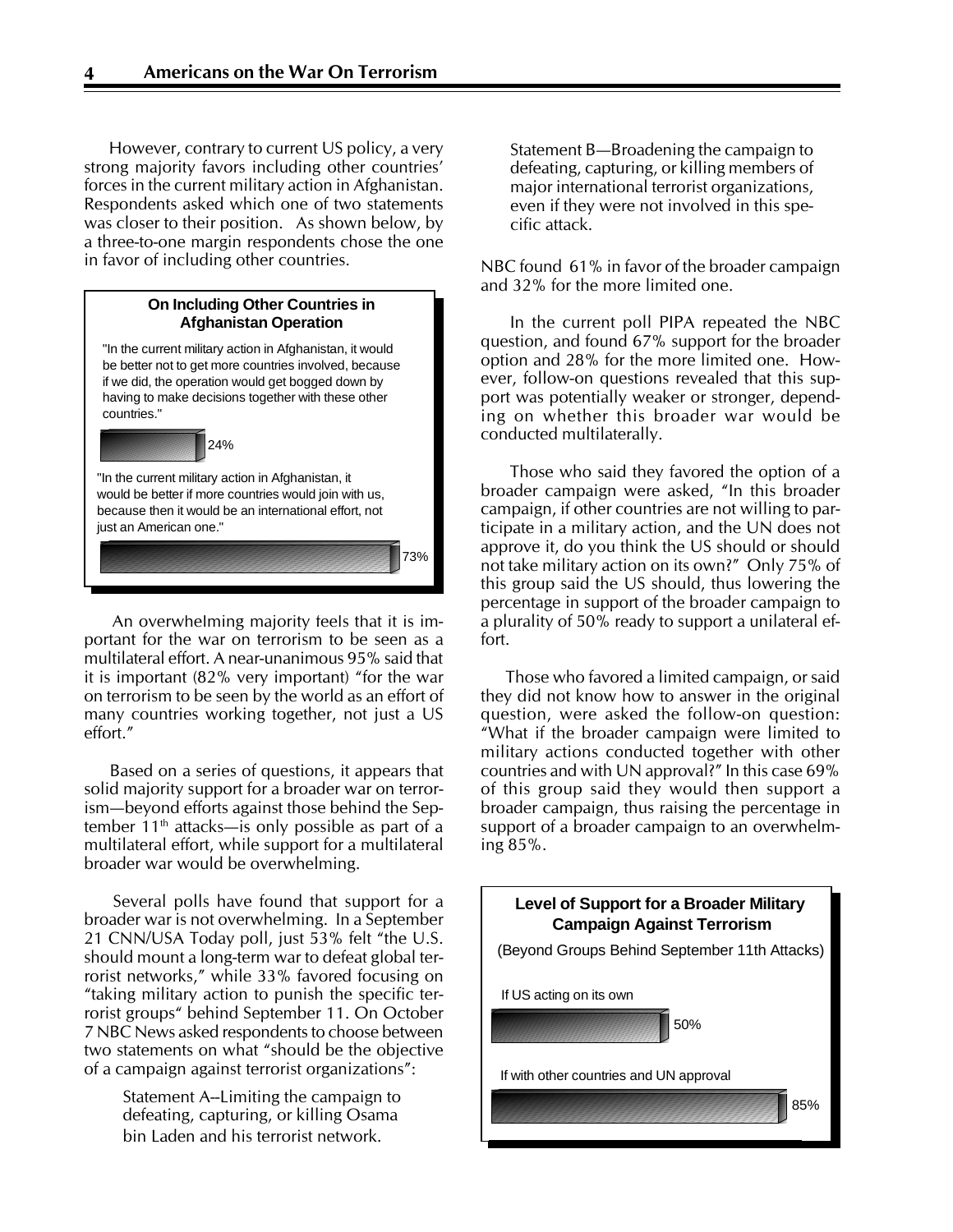

Consistent with this support for a multilateral emphasis in the war on terrorism, if Osama Bin Laden were captured, a plurality of 49% would even favor trying him in an international criminal tribunal, as compared to 44% who would prefer to try him in a federal court in New York.

#### Support for International Engagement at High

Support for general US engagement in world affairs, while always a strong majority, has become an overwhelming majority, reaching the highest level since the end of World War II. 2

Since immediately after World War II, numerous polling organizations have regularly asked the question, "Do you think it will be best for the future of the country if we take an active part in world affairs, or if we stay out of world affairs?" In the current poll, an overwhelming 81% supported the US taking an active part, while 14% endorsed the more isolationist position of staying out. This is the highest percentage in favor of playing an active part ever recorded in response to this question. The only time in recent years when support for engagement reached similar heights was during the Gulf War, when 79% took this position. If a goal of those behind the September 11th attacks was to generate public support for US disengagement, the plan clearly backfired.

#### Support Soft for Invading Iraq

Only a small minority supports sending US troops into Iraq to overthrow Saddam Hussein at this time. A majority would favor doing so after the war in Afghanistan is completed, but only with the support and participation of allies in the region and Europe. 3

Various polls before and after September 11 have found majority support for using military force against Iraq. However, a series of questions in the current poll reveals that only a small minority (27%) supports sending in US troops at this time. A majority (69%) would favor doing so after the war in Afghanistan is completed, but this majority public support is contingent on the support and participation of allies in the region and in Europe.

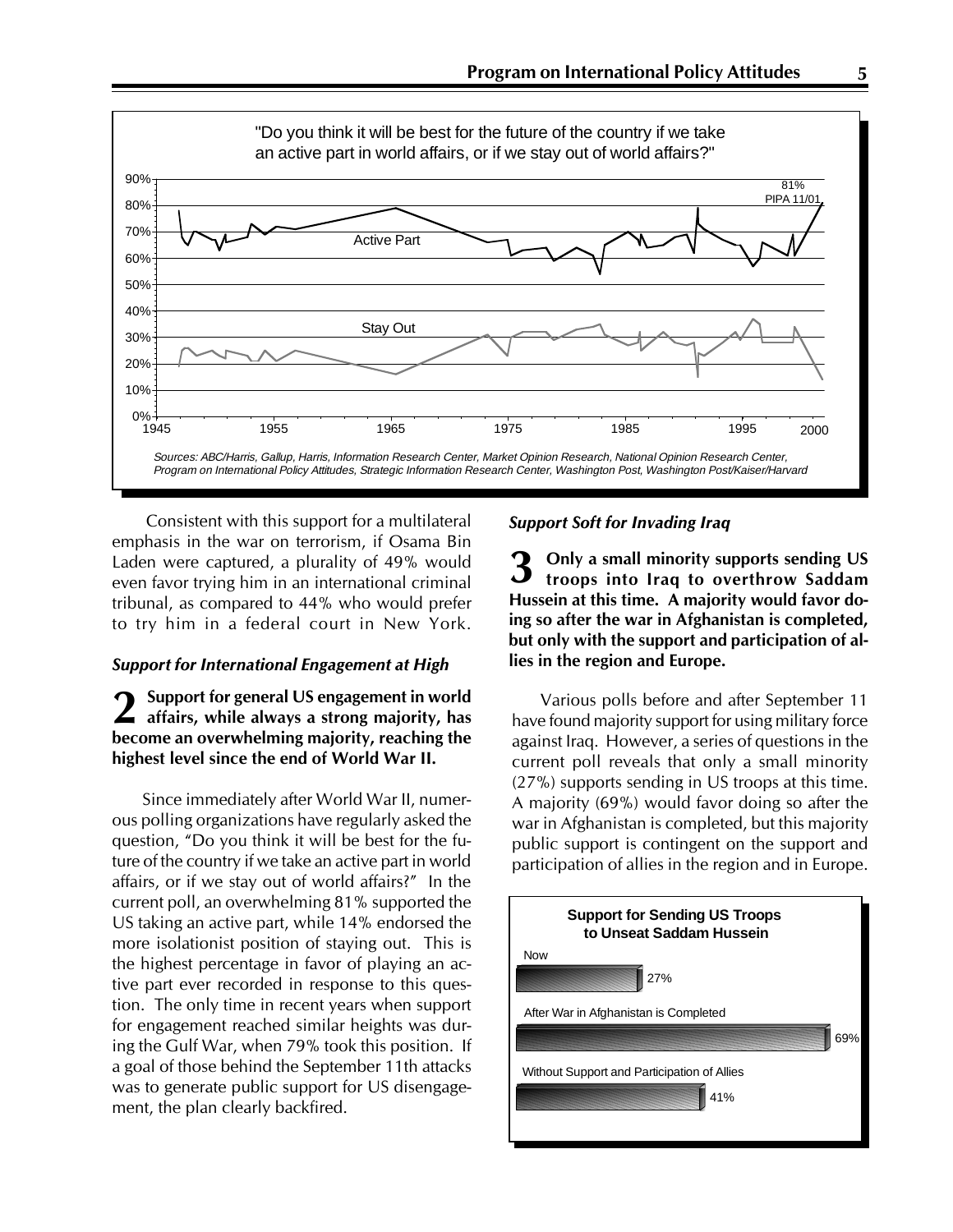Only 41% would support invading Iraq without such support and participation.

The first question in the series asked, "Do you favor or oppose sending US troops into Iraq to overthrow Saddam Hussein's government?" Sixty-one percent said that they did favor doing so, while 29% were opposed, and 4% volunteered the answer that they would favor doing so, but not while the war in Afghanistan was still going. Those who said they favored sending in US troops were then asked, "Would you favor the US sending its troops into Iraq at the same time it is fighting in Afghanistan, or do you think this should be done later?" Of these only 45%, or 27% of the total sample, said they would favor doing so at this time.

Those who said in the first question that they opposed sending US troops into Iraq, or did not know, were given the follow-on question, "Would you favor sending US troops into Iraq after the fighting in Afghanistan is over...?" Twelve percent of this group, or 4% of the total sample, said they would. When this 4% is added to all those who said in the first question that they would favor invading Iraq, it yields a majority of 69% saying that they would at least favor doing so later.

 However, this support for taking such action is contingent on the support and participation of allies. Those who favored taking such action, either now or later, were asked whether they would favor doing so "if our allies in the region and in Europe were opposed and refused to participate.<sup>"</sup> Just 41% of the total sample said they would still favor doing so.

#### US Israel-Palestinian Policy

The September 11<sup>th</sup> attacks have, if anything, slightly increased US public support for Israel. However, just as before September 11th, a strong majority favors the US playing an evenhanded role in the Israel-Palestinian conflict something that most Americans think the US is not doing. With President Bush's endorsement, an overwhelming majority now favors an independent Palestinian state. A slight majority supports making Jerusalem the capital of both Palestine and Israel and giving it an international police force. If the Palestinians agree to a peace plan, a major-4

## ity believes that aid to Palestine should be equalized with aid to Israel. In response to the terrorist crisis, a strong majority supports putting greater pressure on Israel and the Palestinians to reduce the level of their conflict.

If one of the goals of the perpetrators of September  $11<sup>th</sup>$  was to diminish US public support for Israel, their plans clearly failed. Gallup asked in July 2000, "In the Middle East conflict, do you think the United States should take Israel's side, take the Palestinians' side, or not take either side?" At that time just 1% favored taking the Palestinians' side, while 16% favored taking Israel's side. In the current poll, when this question was repeated, support for Israel actually rose a bit to 20%, while support for the Palestinians did not budge. Other polls have also found slight increases in support for Israel.

However, the dominant public attitude, both before and after September  $11<sup>th</sup>$ , has been that the US should "take neither side" in the Israel-Palestinian conflict $-70\%$  in the current poll, as compared to 74% in July 2000. In the current poll, a strong majority of 63% also said that as a way to try to reduce the problem of terrorism, they favored "making a major effort to be seen as even-handed in the Israeli-Palestinian conflict."

Apparently this is not an endorsement of current policy. Only 24% said they felt that the US does not take either side in the Middle East conflict, while  $52\%$  said that the US takes Israel's side. Just 4% felt the US takes the Palestinians' side. (Unfortunately, this is the first time this question has been asked, so there is no comparable data from before September 11th.) Responses to this question were highly affected by respondents' education level. Among those with high school education or less 42% thought the US takes Israel's side, while among those with an advanced degree 80% believed the US takes Israel's side.

Consistent with this theme of even-handedness, an overwhelming majority supports the idea of a Palestinian state, provided it recognizes Israel's right to exist. Respondents were asked, "President Bush has said that there ought to be a Palestinian state, provided that it recognizes the right of Israel to ex-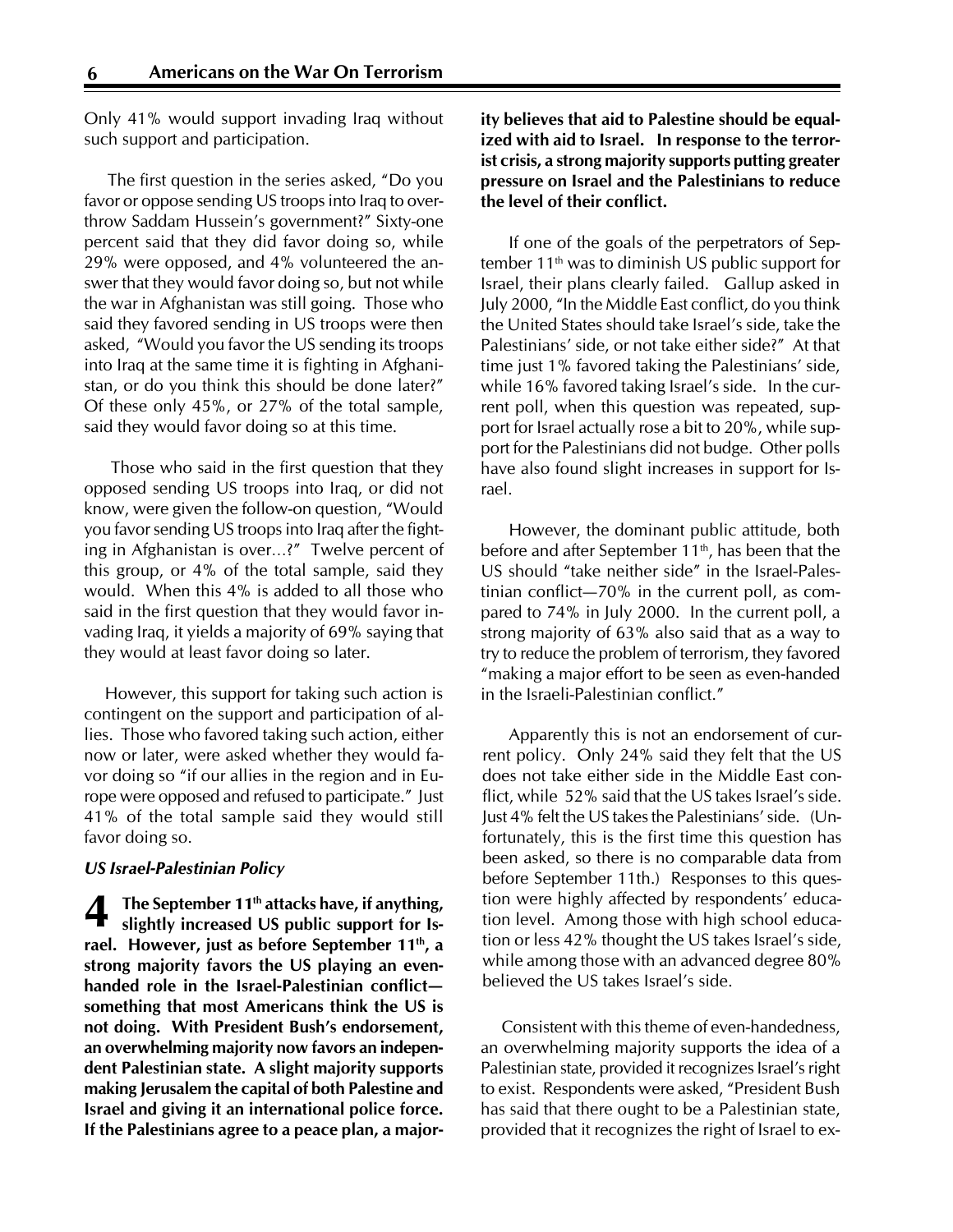

ist. Do you support or do you oppose this position?" Seventy-seven percent said that they do support this position, with just 13% percent opposed. Clearly President Bush's endorsement of the idea has had a significant effect on the level of support. Earlier polls and even recent ones that do not mention the President's endorsement have never found percentages supporting a Palestinian state higher than the low 50s.

Another sign of even-handedness is that a slight majority supports the idea that the Israelis and Palestinians should share Jerusalem. Fifty-one percent supported, and just 34% opposed, the idea that ìJerusalem become an international city that would be policed by an international police force, so that they can each have their capitals in different parts of the city."  $\blacksquare$  13%

Perhaps the most dramatic sign of the support for even-handedness is the strong majority support for possibly equalizing the amount of aid given to the Palestinians and Israel. Asked, "If the Palestinians come to terms with Israel in a peace agreement, do you think the US should equalize the amount of aid it gives to Israel and to the Palestinians, or should the US continue to give Israel more?" a strong  $62\%$  favored equalizing the aid, while 23% favored giving Israel more.

#### Putting Pressure on Israel and the Palestinians

A strong majority favors the US playing an active role in the Middle East by putting pressure on Israel and the Palestinians to reduce their level of conflict. Respondents were presented a series of options for trying to reduce terrorism, one of them being "putting greater pressure on both Israel and the Palestinians to reduce their level of conflict." A strong 74% said they supported this approach (49% strongly), while 18% were opposed (12% strongly). Also, when respondents were asked ìGiven Americaís current struggle with terrorism, do you think it is reasonable or not reasonable for the US to expect Israel to make a special effort to reduce its level of conflict with the Palestinians?" 64% said that it was reasonable, while 25% said it was not.

While there are no past polls that ask questions with identical wording, it appears that this support for the US exerting pressure is at a new high. In May 1998, Gallup found that 49% felt that the US had not put "enough pressure" on Israel "to make compromises, $\mu$  while 54% felt that way about the Palestinians. By the summer of 2001, however, support for an active American role in the Israeli-Palestinian dispute had declined significantly, per-

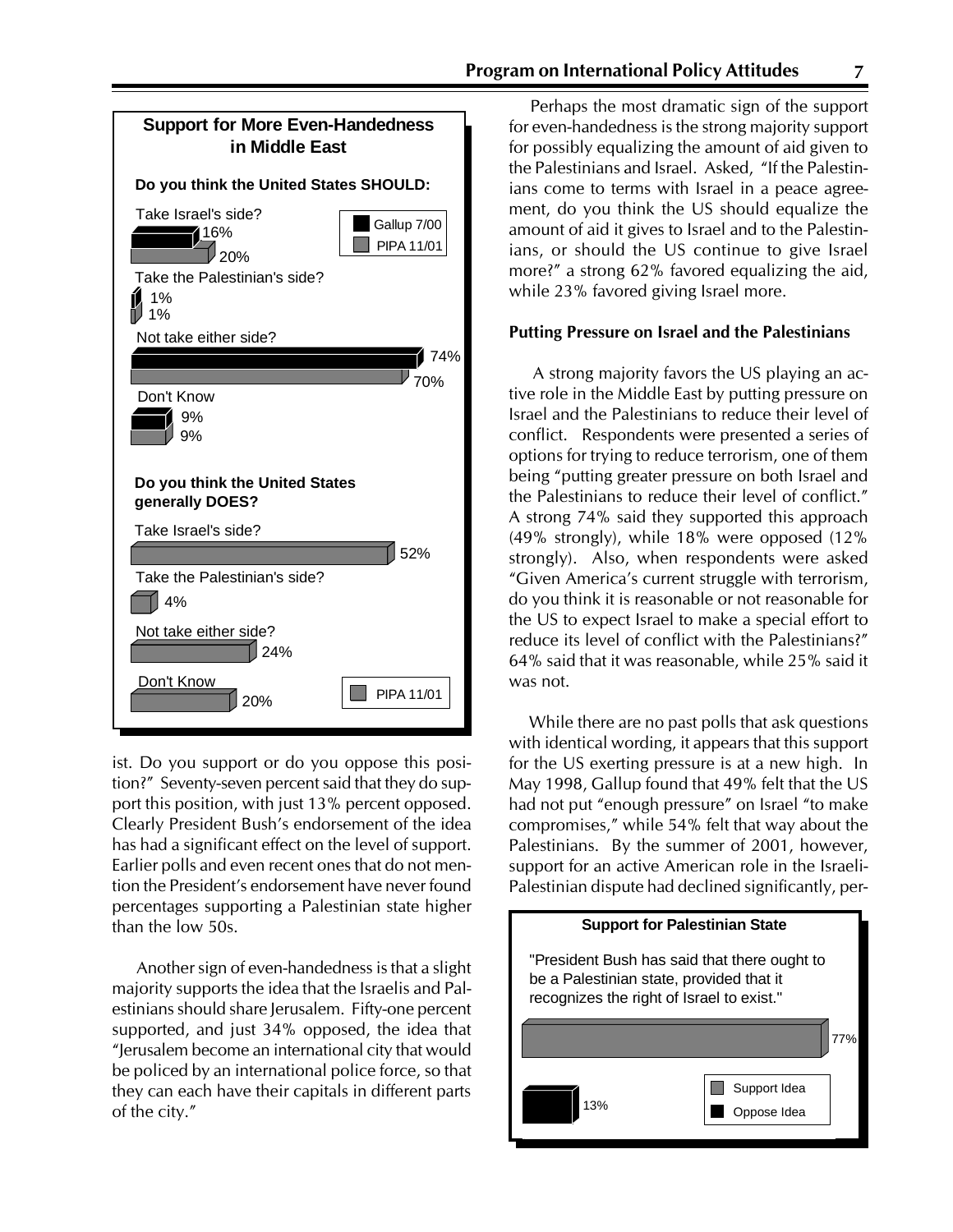

haps taking a cue from the new administration of George W. Bush. In an August 2001 Gallup survey, just 32% felt the US "should take an active role in attempting to find a diplomatic solution to the violence in the Middle East," while  $65\%$  believed the US "should not take an active role." Also, when asked by the New York Times in April 1998 whether "the United States has the right to try to influence Israeli policy" because of the amount of aid the US gives Israel, the public was divided, with 47% saying that it did and 45% saying that it did not.

Consistent with the present study's findings showing support for an active US role, the Los Angeles Times conducted a poll two days after the September 11<sup>th</sup> attacks and found 62% supporting the US role as "mediator between Israel and the Palestinans," with 26% disapproving.

### Overwhelming Support for Much Stronger UN Role in War on Terrorism

An overwhelming majority favors having the UN play a much stronger role than it has in the fight against terrorism, by strengthening international laws on terrorism and the means to 5

enforce them. Overwhelming majorities support the UN Security Council being able to require UN members to allow a UN-sponsored police force to enter countries and conduct investigations, to freeze the assets of suspected terrorist groups, to provide intelligence on them, to arrest them, and if the member country refuses to do so, to send in an international military force to capture suspected terrorists.

An overwhelming majority favors a much stronger role for the United Nations in the fight against terrorism. Ninety percent said that they favored  $(71\%$  strongly) "working through the UN to strengthen international laws against terrorism and to make sure UN members cooperate in enforcing them."

Perhaps most striking, strong to overwhelming majorities favor the UN Security Council having extensive powers to make demands on member states or to intervene in their territory in the effort to track down terrorist groups. While the UN Charter has language that gives the UN Security Council broad powers, in practice exercising such powers would break new ground.